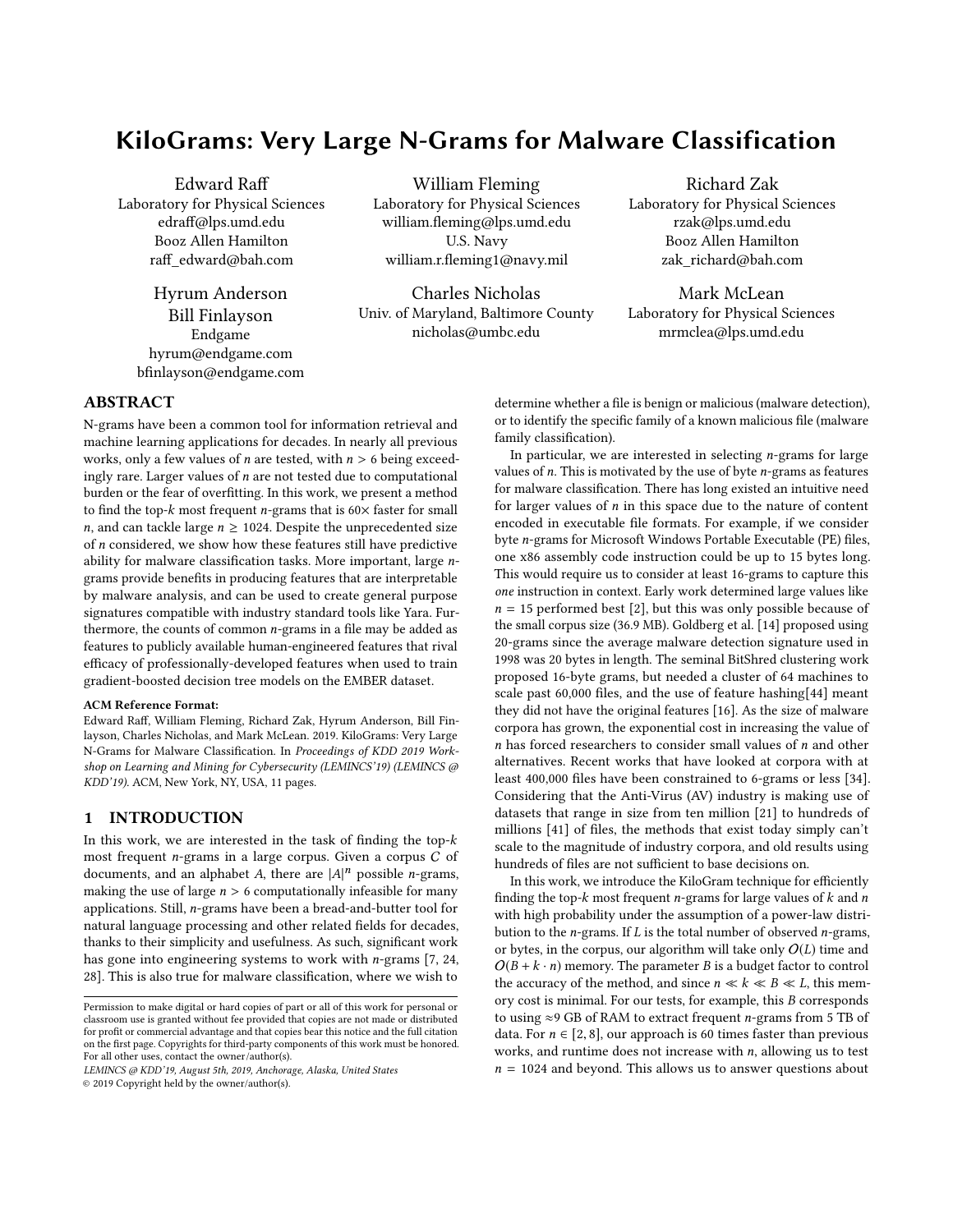the behavior of byte based  $n$ -grams in a more conclusive way than prior work [46].

In § 2, we review related works that aim to increase the value of n for malware classification. The proposed KiloGram algorithm will be presented in § 3. We perform the first ever investigation of large  $n \in [8, 1024]$  for malware classification in § 4. We found that  $n = 8$ performs well and generalizes well over three years of concept drift in malware. Ourr results show that the common assumption that n should be larger in the malware analysis space do not hold for larger modern corpora. Surprisingly,  $n = 1024$  also results in nontrivial malware classification accuracy. We demonstrate in § 5 that large n-grams are interpretable to malware analysts, can help them automate laborious and error prone parts of their job, and can be combined with lower-effort domain knowledge to rival (as measured using the EMBER dataset) proprietary industry feature extractors built from decades of expertise. Finally we will conclude in § 6.

#### 2 RELATED WORK

N-grams have been used as features for malware analysis since the first work in automating malware detection in 1995 [19], and have consistently been used for malware classification systems ever since [20, 34, 35, 42]. Except when using small datasets (hundreds of MB or less), values of  $n > 8$  are never tested in published literature due to their computational burden. However an intrinsic concern is that n-grams need to be larger. For example Ibrahim et al. [15] noted that a byte 6-gram was too short to fully capture an observed x86 instruction 2.4% of the time.

In attempts to increase the n-gram length, some have developed techniques that attempt to coalesce multiple n-grams to a single canonical base form. One example of this is n-perms [18], where a sorted ordering is applied to every n-gram to map them to a single canonical form (e.g., ACB, BCA, and CAB would all map to ABC). This n-perm approach has been used for malware classification with a value of  $n$  as large as 10 [43].

While our focus is on processing the raw bytes of a binary, ngrams have been popular for assembly instructions as well. Similar coalescing techniques have been necessary to do any work with assembly due to computational constraints. Prior works have examined replacing all memory addresses, register references, and constants with generic mem, reg, and const placeholders [22], though it is more common to remove all instruction operands entirely [40].

While much work has gone into storing and processing known ngrams efficiently [24], little has been been done to try to extend the value of  $n$  itself in a time and memory efficient manner. The only prior work we are aware of was performed by Nagao and Mori [26]. They considered obtaining  $n \in [1, 255]$  by cleverly converting the most frequent n-gram calculation into a sorting problem, resulting in  $O(L \log L)$  complexity and  $O(L)$  space. While exact, these bounds are worse than ours and necessitate slower out-of-core sorting than the proposed method. Furthermore, the method is limited to  $n \leq 255$ , and only tested up to  $n = 10$ . Our method relies on certain distributional assumptions to hold with high probability, but allows us significant speed and practicality benefits with  $O(L)$  time and  $O(B + k \cdot n)$  memory.

## 3 KILOGRAMMING

Our goal is to find the top- $k$  most frequent *n*-grams for large values of n. To do this, we build off of two prior works. First is the hash-gram approach [33]. Hash-grams find the top-k most frequent hashes of n-grams. They created a large table of size  $B = 2^{31} - 19$  to store hashes, and simply ignored collisions. By using a rolling hash store hashes, and simply ignored collisions. By using a rolling hash function  $h(\cdot)$  [12], they were able to obtain orders-of-magnitude speedup over normal  $n$ -gram tabulation, at the cost of losing information about what n-grams are actually being used.

The hash-gram approach works under the common assumption that n-grams follow a Zipfian (power law) distribution [47]. The Zipfian distribution has probability mass function  $f(\cdot)$  and cumulative distribution function  $F(\cdot)$  given by

$$
f(x; p, |A|) = \frac{x^{-p-1}}{H_{|A|}^{(p+1)}} \qquad (1) \qquad F(x; p, |A|) = \frac{H_x^{(p+1)}}{H_{|A|}^{(p+1)}} \qquad (2)
$$

where  $H_z^{(p)} = \sum_{i=1}^z i^{-p}$  indicates the z'th harmonic number of the n'th order and  $x \in [1, 2, \ldots, 14]$ where  $n_z = \sum_{i=1}^{\infty} i^{-x}$  indicates<br>p'th order, and  $x \in [1, 2, ..., |A|]$ .<br>Index the Zinfian-distributed

Under the Zipfian-distributed assumption, it was shown that hash-grams discover the correct top-k hashes with high probability [33]. The Zipfian distribution is a surprisingly good fit to human language and many other tasks [29], and as such has been a common and useful model for n-gram based features in natural language processing[9], as well as for n-grams over bytes from binary executables [34].

Naively, one would like to use an approach such as the Space-Saving algorithm [23], which can return the top- $k$  most frequent items from a stream. At a high level, it works as a kind of 'rank' based cache. If an item is in the Space-Saving data structure, its rank is increased as well as an associated count. If an item is not in the cache, the current item with the lowest rank is replaced, its rank increased, and it's error bound reset. Based on the current error bounds, it can estimate top- $k$  most frequent items in a stream, and in some cases guarantee that they are the true top-k. Thanks to clever design, updates to the Space-Saving data structure are  $O(1)$ . In this scenario, one would treat all possible *n*-grams as the stream to process, and select the top- $k$  after processing the stream<sup>1</sup>.<br>However this becomes computationally intractable as  $k$  increases. However this becomes computationally intractable as  $k$  increases, and for a Zipfian distribution with  $p = 0$ , the Space-Saving algorithm requires  $B = O\left(k^2 \log(|A|)\right)$  buckets to obtain the true top-k<br>n grome resulting in  $O\left(\frac{n k^2 \log(|A|)}{n}\right)$  memory use When we can *n*-grams, resulting in  $O\left(nk^2\log(|A|)\right)$  memory use. When we con-<br>sider that the size of our alphabet is a function of the n-gram size sider that the size of our alphabet is a function of the  $n$ -gram size (i.e.,  $|A| = 256^n$ ), we get  $B = O(nk^2)$  and a total memory use of  $O(n^2k^2)$  which is not topold if we wish to consider larger k and  $O(n^2k^2)$ , which is not tenable if we wish to consider larger k or<br>large n let alone both as we do in this work. Prior works have large n, let alone both as we do in this work. Prior works have<br>used  $k = 8,000$  as the largest k [8], which is insufficient for feature used  $k = 8,000$  as the largest  $k$  [8], which is insufficient for feature selection of *n*-grams where we need to preserve  $k \ge 100,000$ .

To resolve these issues, we introduce the KiloGram algorithm. This algorithm enables  $n$ -gram computation with  $n$  exceeding 1000

<sup>&</sup>lt;sup>1</sup>Small scale tests on 80,000 files found that the computational overhead of the Space-Saving structure is also significant. An attempt to find the top  $k = 10$ , 000 and  $n = 6$ with  $\overline{B} = 1$ , 000, 000 in this scenario took just as long as computing the exact *n*-grams in the first place, and failed to return any of the true top- $k$  due to difficulty is knowing the correct budget size since the  $O$  notation hides constant factors.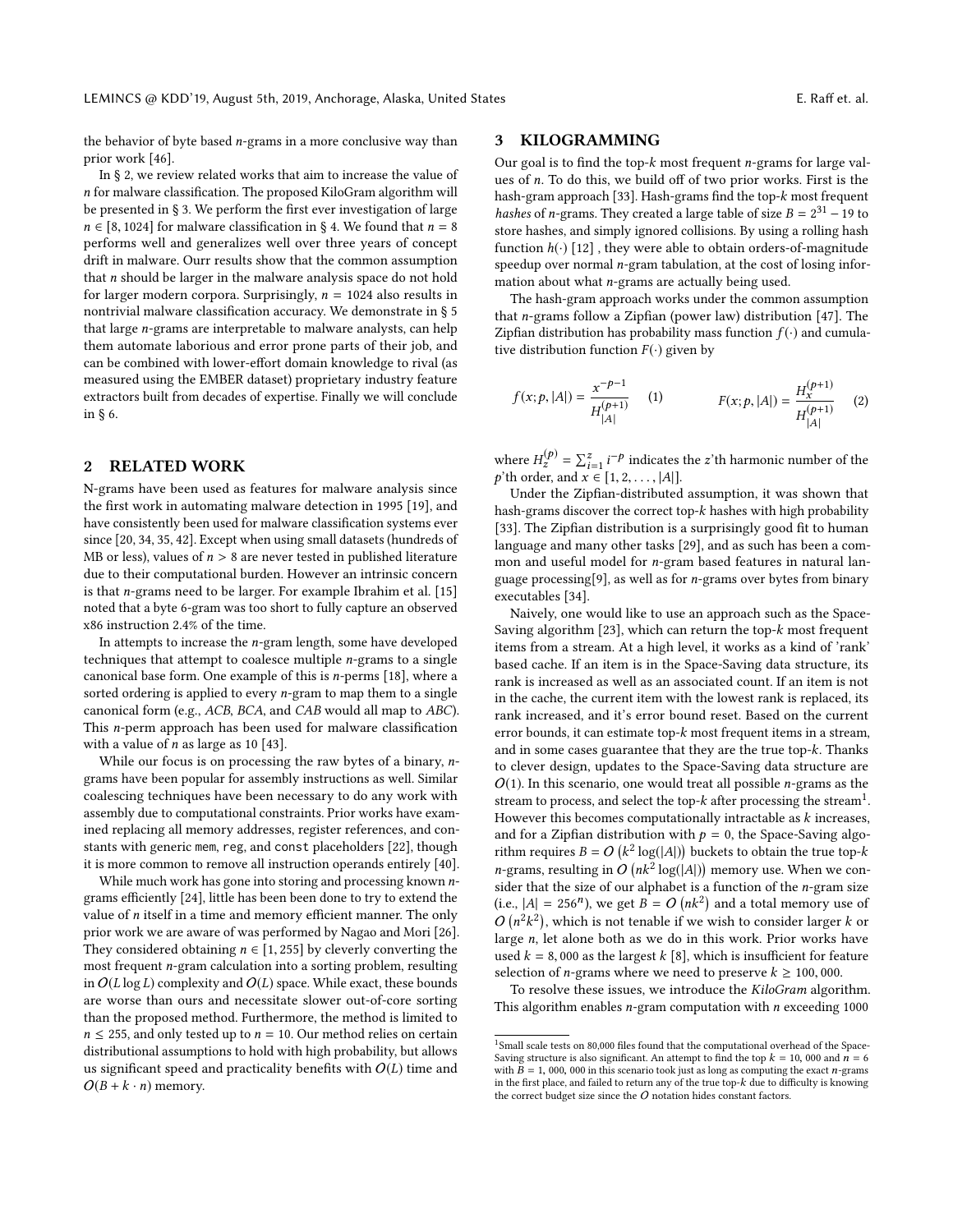by extending the hash-gram approach with a second pass that selectively leverages the Space-Saving algorithm. Its run-time complexity is  $O(L)$ , with two iterations over the corpus to process *n*grams and place them into a hash-table (first pass) or Space-Saving data structure (second pass): either insertion is  $O(1)$  complexity. The other operations in the proposed method are  $O(B)$  (e.g., quickselect), and since  $B < L$ , we arrive at  $O(L)$  total complexity. For memory, we require  $O(B)$  memory for the large table T, and an additional  $O(k \cdot n)$  memory for the storage of exact *n*-grams in the spacesaving data structure, so that memory complexity is  $O(B + k \cdot n)$ .

| <b>Algorithm 1</b> KiloGramming |  |  |  |
|---------------------------------|--|--|--|
|---------------------------------|--|--|--|

| <b>Require:</b> Bucket size B, rolling hash function $h(\cdot)$ , corpus of C |                                                                |                                                   |  |  |  |  |  |  |  |
|-------------------------------------------------------------------------------|----------------------------------------------------------------|---------------------------------------------------|--|--|--|--|--|--|--|
|                                                                               | documents, and desired number of frequent hash-grams $k$ , and |                                                   |  |  |  |  |  |  |  |
|                                                                               | hashing stride s.                                              |                                                   |  |  |  |  |  |  |  |
|                                                                               | 1: T ← new integer array of size B                             |                                                   |  |  |  |  |  |  |  |
|                                                                               | 2: for all documents $x \in C$ do                              | $\triangleright$ O(L) for L total <i>n</i> -grams |  |  |  |  |  |  |  |
| 3:                                                                            | for <i>n</i> -gram $q \in x$ do                                |                                                   |  |  |  |  |  |  |  |
| 4:                                                                            | $q' \leftarrow h(q) \mod B$                                    |                                                   |  |  |  |  |  |  |  |
| 5:                                                                            | if q' mod $s = 0$ then                                         | ► Hashing-Stride check                            |  |  |  |  |  |  |  |
| 6:                                                                            | $T[q'] \leftarrow T[q'] + 1$                                   |                                                   |  |  |  |  |  |  |  |
|                                                                               | 7: $T_k \leftarrow$ QuickSelect(T, k)                          |                                                   |  |  |  |  |  |  |  |
|                                                                               | 8: <i>S</i> ← new Space Saving structure with $B_s$ buckets.   |                                                   |  |  |  |  |  |  |  |
|                                                                               | 9: for all documents $x \in C$ do                              | ► Second pass over data                           |  |  |  |  |  |  |  |
| 10:                                                                           | for <i>n</i> -gram $q \in x$ do                                |                                                   |  |  |  |  |  |  |  |
| 11:                                                                           | $q' \leftarrow h(q) \mod B$                                    |                                                   |  |  |  |  |  |  |  |
| 12:                                                                           | if $q' \in T_k$ then                                           |                                                   |  |  |  |  |  |  |  |
| 13:                                                                           | Insert $q$ into $S$                                            |                                                   |  |  |  |  |  |  |  |
|                                                                               | 14: <b>return</b> top- $k$ entries from S                      |                                                   |  |  |  |  |  |  |  |

The pseudo-code is given in Algorithm 1. On the first pass through the dataset, we use the hash-gram approach of creating a large table to find the top-k most frequent hashes, which under the assumptions of a Zipfian distribution, will find the true top-k hashes with high probability [33]. The hash-graming corresponds to lines 1–4 and line 6. Line 5 is an addition we will discuss soon in § 3.1.

Once we have the set of the top-k hashes, we create a new Space-Saving data structure to help us keep track of the corresponding top-k n-grams. We will perform a second pass over the data, and use the top-k list of hashes as a white list for the Space-Saving algorithm. In this way the majority of observed n-grams will not be processed because they do not have one of the specified hash values, and the Space-Saving structure allows us to filter out the collisions from the true most-frequent *n*-grams. We require only  $O(k)$  buckets in the Space Saving structure for all practical use cases, which we prove in § 3.2, resulting in  $O(k \cdot n)$  memory use for the second step. This dramatically reduces the amount of memory required, and runs orders of magnitude faster than attempting to use the Space-Saving approach on the entire corpus. The second pass over the data requires less time to run than the first pass because fewer memory accesses are being performed ( $\geq$ 99.99% of *n*-grams are non-frequent [34]), and these memory accesses result in more cache hits (smaller Space-Saving structure compared to large array  $T$ ). In testing, the second pass can account for as little as 9.76% of the total runtime.

#### 3.1 Hashing-Stride

We introduce the concept of a hashing-stride of size s to further enhance the utility of the n-grams found so that they are useful for creating features. The application of the hash-stride is simple. For each *n*-gram q, we will compute its hash  $q = h(q)$ . If q mod  $s \neq 0$ , the n-gram is discarded. Thus, hash-striding is simply a deterministic downsampling of input  $n$ -grams by a factor of  $s$ .

Hash-striding is important to reduce redundancy caused from the sliding window effect across long common sequences. In particular, for a ubiquitous sequence of length  $\ell > n$ , the resulting top k n-grams would be dominated by  $\ell - n + 1$  equally frequent and essentially redundant sub-sequences. Including these n-grams in the top k effectively reduces k by a factor of  $(\ell - n)$ .

A naive alternative to reduce the number of n-grams considered for the top- $k$  is to use a spatial stride  $z$ , where one steps by a constant number of z grams through the input sequence. However, if a frequent  $n$ -gram does not occur at intervals of exactly  $z$ , this approach would fail to identify occurrences of the n-gram, resulting in inaccurate counts or in the worst case, exclusion. By using a hashing-stride of s, we reduce the total expected number of unique  $n$ -grams to process by a factor of  $s$ . This is because for any particular  $n$ -gram  $q$ , we will always count its occurrence regardless of its offset within a file. This ensures that counts of  $n$ -grams are accurate.

From an implementation perspective, hashing-stride allows one to perform a necessary first approximation to feature selection without having to perform any kind of communication or coordination between files, and without any additional significant computation. This also means we are technically selecting the top- $k$  *n*-grams from  $|A'|/s$  unique *n*-grams, where A' is the set of observed *n*-grams from<br>the possible alphabet A (i.e.,  $|A'| \le \min(I, |A|)$ ). We will continue the possible alphabet  $A$  (i.e.,  $|A'| \le \min(L, |A|)$ ). We will continue to refer to this as just the "top-k" for brewity. For all experiments to refer to this as just the "top- $k$ " for brevity. For all experiments, unless stated otherwise, we use a hash-stride of  $s = \lceil n/4 \rceil$ .

#### 3.2 KiloGrams under the Zipfian Distribution

We now prove that Algorithm 1 preserves the correct top- $k$  *n*-grams when A follows a Zipfian distribution. In what follows,  $L \ge |A'|$ <br>represents the total number (including duplicates) of n-grams is | represents the total number (including duplicates) of n-grams in the corpus. In the proof (see  $\S$  3.2.1), it is assumed that the first pass of the algorithm has obtained the true top-k hashes of the top- $k$  n-grams, which was previously proven to occur with a high probability [33]. The proof continues by showing that given the true top-k hashes and  $p \geq 1$ , the expected number of colliding non-frequent n-grams (including duplicates) is upper bounded by

$$
6L/\left(B\pi^2\right). \tag{3}
$$

Thus we may preserve the true top-k by having a sufficiently large hash-table to disambiguate the frequent and non-frequent collisions.

Since our implementation is in Java we use  $B = 2^{31} - 19$ , the set prime array size allowed by Java. This value is also realistic largest prime array size allowed by Java. This value is also realistic and requires only 8.6 GB of RAM, well within the capacity of a modern laptop. With this, Algorithm 1 across one petabyte of ngrams ( $L = 10^{15}$ ), we would expect at most 283,100 collisions. As such, adding a constant of 300,000 to the size of the Space-Saving structure S in Algorithm 1 should suffice for any application which could practically run on a single computer. We include  $3 \cdot k$  as an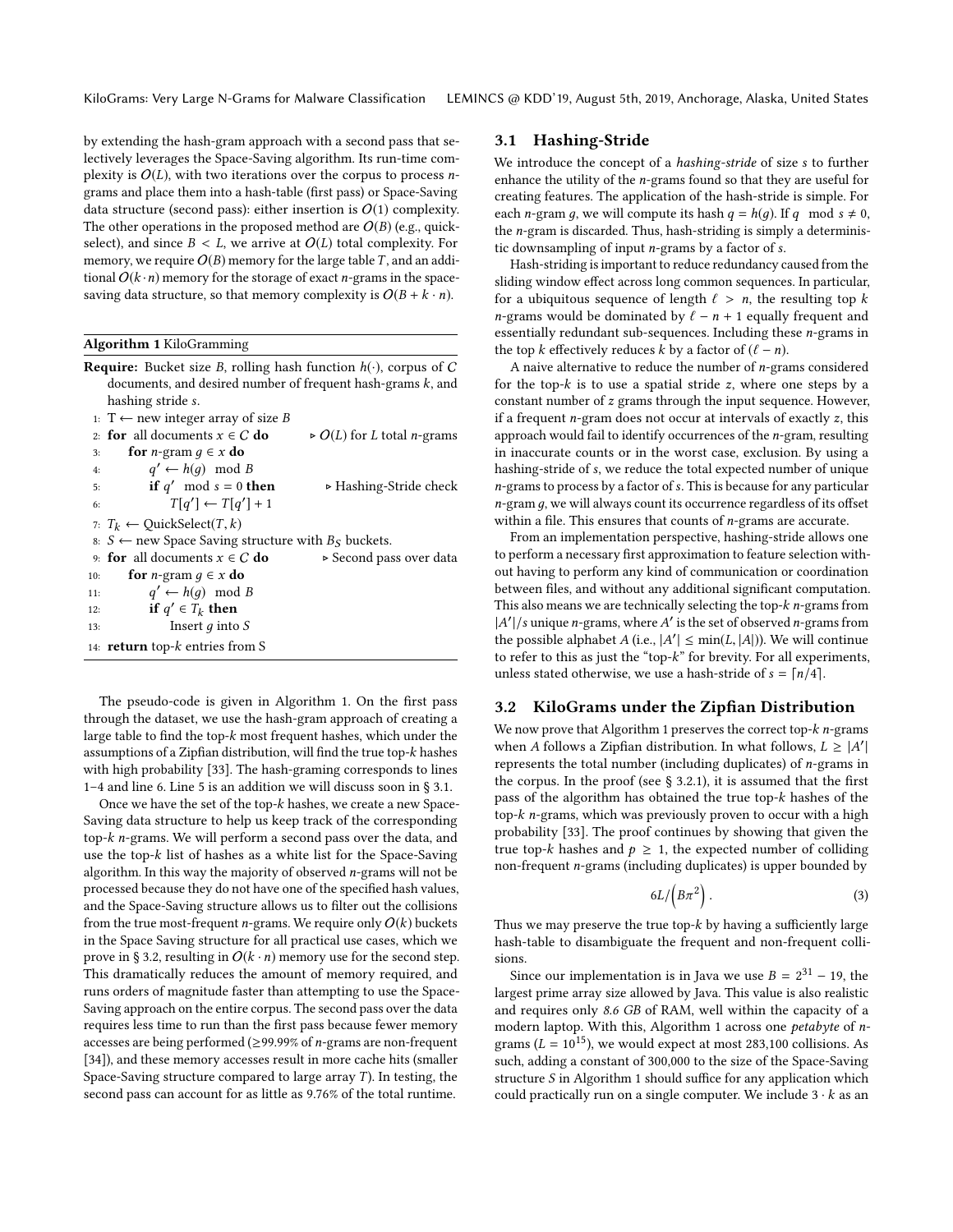alternative hedge against any situation where our empirical data does not follow a power-law type distribution. Thus, in experiments, we use  $B<sub>S</sub> = max(k+300000, 3 \cdot k)$  buckets. In all of our experiments, the bound shown in Equation 3 was never violated.

The Space-Saving structure is unnecessary for the proof, but included to ensure our approach will work should the true distribution depart from a Zipfian distribution. The Space-Saving algorithm also allows for a similar bound on the total number of buckets needed. Following the proofs in [23], and noting that  $B > n \cdot k$  for all of our experiments, we reach a bound that  $B<sub>S</sub> = O(k)$  for all possible Zipfian data streams.

3.2.1 Derivation of KiloGram Bound. For a uniform hash function, the expected number of collisions for any individual bucket is  $L/B$ . There are k buckets of interest corresponding to the topk most frequent n-grams. If  $f(x; p, |A|)$  is the Zipfian probability distribution function with cumulative distribution  $F(\cdot)$ , the total number of observed n-grams that do not collide with the top-k is  $L \cdot (1 - F(k; p, |A|))$ . Then, the expected number of infrequent  $n$ -grams that collide with the top- $k$  n-grams is then equal to this value times  $k/B$ :

$$
k \cdot L \cdot \left(1 - \frac{H_k^{(p+1)}}{H_{|A|}^{(p+1)}}\right) / B \tag{4}
$$

Equation 4 includes multiple occurrences of the same infrequent n-gram, and so is pessimistic. If one makes the Space-Saving algorithm large enough to handle all possible collisions, then the true top-k n-grams are obtained with high probability. This is because the Space-Saving algorithm degrades to a simple hash-table that counts everything exactly when the number of buckets in the Space-Saving data structure is greater than or equal to the number of unique items in the table.

From a theoretical perspective, using the Space-Saving algorithm instead of a hash-table gives us added flexibility to deal with the rare possibility of having more than the expected number of n-gram collisions. More practically, we use the Space-Saving algorithm because real data is not truly Zipfian distributed, and this gives us a method of gracefully handling deviations from theoretical expectations.

Considering the expected collisions in Equation 4, we can make some practical simplifications given hardware constraints and data assumptions. First, we pessimistically assume that  $p = 1$ , which is the worst case for "interesting" power law distributions observed in real data, which generally fall in the range of [1, <sup>4</sup>] [11].

Next, we pessimistically assume that the alphabet A is infinite in size. This technically degrades to the Zeta distribution, and is pessimistic because it maximizes the amount of probability mass that exists in the tail of the distribution (i.e., reduces the value of  $F(k; p, |A|)$ ). Doing so, we obtain

$$
\lim_{|A| \to \infty} -k \cdot L \cdot \left(\frac{H_k^{(2)}}{H_{|A|}^{(2)}} - 1\right) / B = \frac{kL\left(\pi^2 - 6H_k^{(2)}\right)}{B\pi^2}
$$

which further simplifies to

$$
\frac{6 \cdot k \cdot L \cdot \psi^{(1)}(k+1)}{B\pi^2}
$$

where  $\psi^{(\alpha)}(\beta)$  is the PolyGamma function. This simplification is<br>significant because  $\forall k > 1, k^{-1} > \psi^{(1)}(k+1)$  ellewing us to replace significant, because  $\forall k \geq 1, k^{-1} > \psi^{(1)}(k+1)$ , allowing us to replace<br>the PolyGamma function with a pessimistic upper bound. Eurther > ψ the PolyGamma function with a pessimistic upper bound. Further, because  $\lim_{k\to\infty}$ <br>may further si  $\sqrt{1}$  $\frac{1}{k}$ / $\psi^{(1)}(k + 1)$  = 1, this upper bound is tight. We may further simplify by replacing the PolyGamma evaluation with  $1/k$ , yielding Equation 3.

The bound in (3) states that the number of collisions is linear in the total number of  $n$ -grams processed. This is not a surprising result. More important is that we have a numerical upper bound that can be employed to reduce the number of collisions dramatically.

Under a more pessimistic assumption that  $p < 1$ , the (3) bound would not hold. However, a similar result can be obtained using the Spave-Saving structure. For that algorithm, Zipfian data with  $p = 0$ (the worst possible case) requires  $O(k^2 \log(|A|))$  buckets. Since we<br>have already found the top-k colliding bashes based on a table of have already found the top-k colliding hashes based on a table of size B, plugging this into the proof from [23] leads to a requirement of  $O(B^{-1}k^2 \log(|A|))$  buckets. Noting that for processing *n*-grams,<br>|A| – 256<sup>*n*</sup> this can be simplified to  $O(B^{-1}nk^2)$ . We note that in  $|A| = 256^n$ , this can be simplified to  $O(B^{-1}nk^2)$ . We note that in all experiments in this paper  $B \ge n$ , k which allows those terms all experiments in this paper,  $B > n \cdot k$ , which allows those terms to cancel. This leaves the Kilogram approach with a total of  $O(k)$ buckets to process any Zipfian dataset for all  $p \geq 0$ , a considerable improvement compared to  $O(nk^2)$  buckets for the Space-Saving<br>algorithm alone algorithm alone.

#### 4 CLASSIFICATION RESULTS

To test and evaluate the proposed KiloGram approach, we make use of four datasets that include Windows PE files and Adobe Portable Document Format (PDF) files. The datasets are summarized in Table 1, with more detail in the appendix.

Table 1: All datasets used in our experiments, including size of training and testing sets, and primary year the data is from.

| Year      | Train     | Test    | Storage Size |
|-----------|-----------|---------|--------------|
| 2014-2015 | 2.011.786 | 400,000 | 5 TB         |
| 2017      | 600,000   | 200,000 | 936 GB       |
| 2018      | 75.1829   | 83.780  | 464 GB       |
| 2013-2018 | 160,000   | 40.000  | 141 GB       |
|           |           |         |              |

The "Industry EXE" dataset was provided to us, under a nondisclosure agreement, by a third party AV company. The training set contains 2 million Windows PE executables, evenly split between benign and malicious [32], and a test-set of 400,000 binaries, also evenly split[34].

The files from which the EMBER dataset [4] were created can be obtained from VirusTotal [1]. EMBER has an even split between benign and malicious, and since it is 2-3 years newer than Industry EXE, we can use it as an extreme test of generalization over time. This is important since malware is known to exhibit concept drift [17].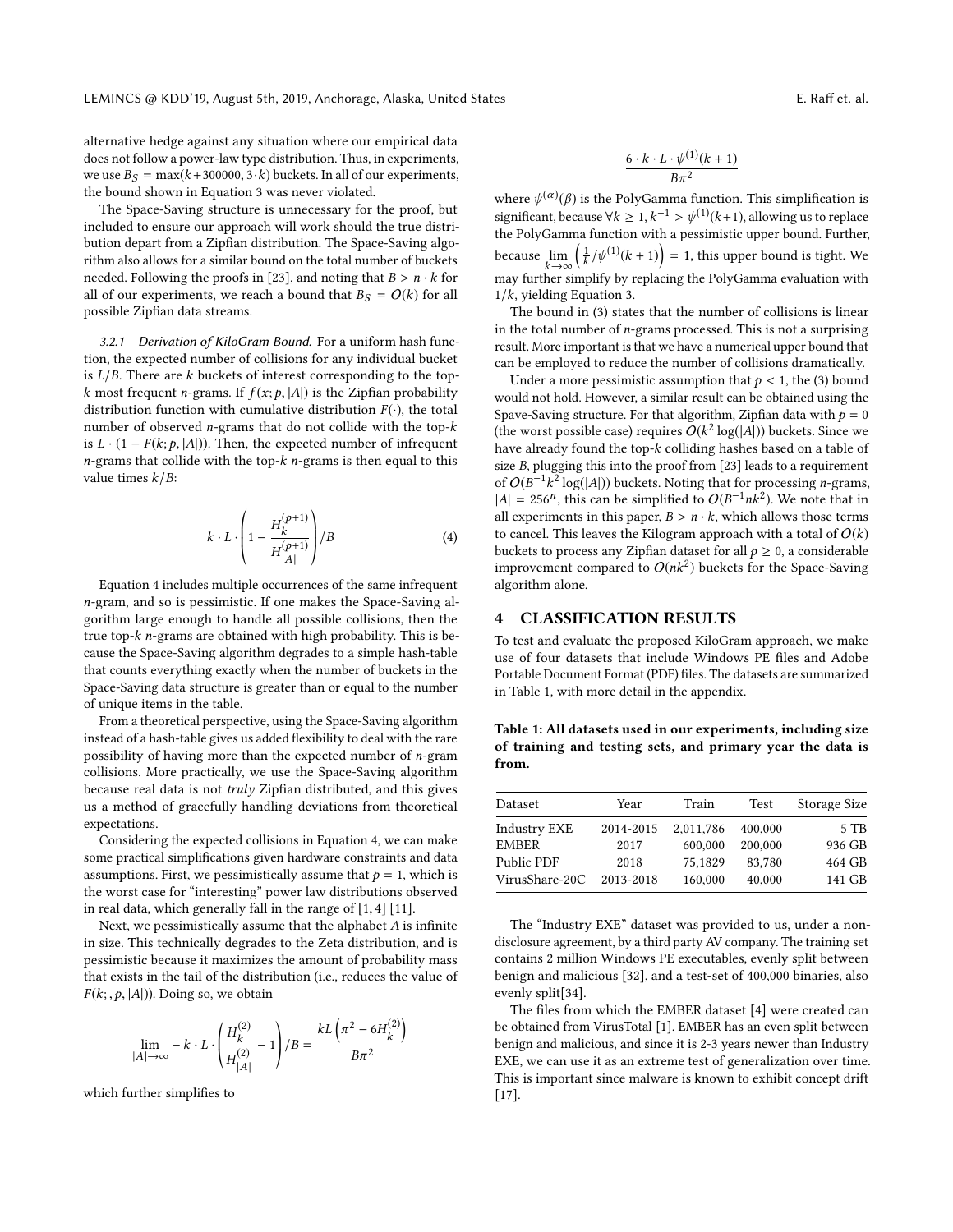Our "Public PDF" dataset was constructed from VirusShare for PDF malware [36] (19% of the data) and using Common Crawl $^2$  for benign PDF files.

Our "VirusShare-20C" (or "VS-20C") dataset was constructed from VirusShare [36], using AVclass to identify 20 PE malware families with exactly 10,000 total samples each [38, 39].

We use all four datasets in our evaluations throughout the paper, and observe consistent results across each in terms of the nature of larger n-gram sizes. For clarity, we consider each dataset in turn to highlight results and behavior across the four sets. Following [34], we use Elastic-Net regularized logistic regression [30, 45, 48] to train predictive models from the byte  $n$ -grams. Using the elastic net regularizer of  $||w||_1 + 0.5||w||_2^2$  provides an important feature<br>selection as part of the model training process, as the llully term selection as part of the model training process, as the  $||w||_1$  term will shrink insignificant features to 0, and provides empirical and theoretical robustness to high-dimensional problems with noisy and irrelevant features [27]. To parllelize the Kilo-Gram algorithm, we use the approach specified in [31] for lines 1-6, and naive parallelization of the Space-Saving algorithm using the approach of [8] to merge Space-Saving data structures for lines 8-13. QuickSelect is run as a single thread.

For all datasets we use balanced accuracy [6], which re-weights the test data as if there were an equal number of files in all test sets. This is done to make the accuracy number comparisons more meaningful across each dataset, where there may be slightly different ratios of benign-to-malicious files. For our binary classification problems, we will also use the Area Under the ROC Curve (AUC) [5]. This metric is of particular interest in malware detection, since one wishes to select a threshold that corresponds to low false positive rates, and AUC is the integral of true positive rate across all false positive rates, without requiring one to select a threshold a priori (in contrast to accuracy).

### 4.1 Hashing-Stride Improves Performance

First, we evaluate the inclusion of our hashing-stride approach, as discussed in  $\S 3.1$ . The expectation is that, as *n* becomes larger, the performance of models built from the top-k most frequent features will drop due to an increasing redundancy in the top-k list. Our results back up this theoretical prediction, as shown in Figure 1.



Figure 1: Balanced Accuracy results (y-axis) on the Public PDF dataset as we increase the *n*-gram size (x-axis, log-scale), and alter the hashing stride s. Using a hashing-stride retains more performance as n becomes larger.

Figure 1 shows that for small  $n \leq 16$ , the absolute difference in accuracy is less than 0.1 in all cases, and the hashing-strides are correspondingly small values  $s \in [2, 4]$ . At  $n = 32$  the performance gap increase slightly, and by  $n = 64$  the difference becomes significant. Across all  $n \in [8, 1024]$ , the use of a hashing-stride (s =  $\lceil n/4 \rceil$ ) dominates a naive approach without a hash-stride  $(s = 1)$ . This result appeared across all datasets, so for the remainder of the paper all results are shown with the hashing-stride of  $s = \lceil n/4 \rceil$ . In extended testing, we also investigated other ratios such as  $s = n/2$  and  $s = n$ . While all  $s = O(n)$  performed better than  $s = 1$ , the choice of  $n/4$ seemed to consistently perform best among the options tested.

#### 4.2 Computational Efficiency of KiloGrams

Computing the top- $k$  most frequent *n*-grams has historically been computationally demanding, restraining most to consider only  $n \leq$ 6 unless working with small datasets. We have shown, from a theoretical view, that the KiloGram algorithm is  $O(L)$  complexity and practically fixed memory cost at  $O(B + k \cdot n)$ . We now show that this result is matched empirically.

We measure runtime on a server with four Xeon E7-8870 CPUs for a total of 80 cores, 2 TB of RAM, and 40 TB of SSD storage. Because of the hashing-stride, we find that the runtime tends to decrease as n increases. For the VS-20C corpus, computing 8-grams took 27 minutes whereas 1024-grams took only 12 minutes.

While our primary results come from the use of a powerful server due to the need to train large logistic regression models, we note that such high-end equipment is not necessary to perform the n-gramming. The nature of the KiloGram algorithm means that any machine with  $\approx$ 10 GB of RAM should have no difficulty in performing the computation. To emphasize this, we re-ran the same KiloGram code on a workstation with a 10 core Xeon E5-2650 at 2.30GHz, 128 GB of RAM, and a 4 TB SSD. It took only 41 minutes to compute the 1024-grams on this machine. Thee KiloGram algorithm can apparently run on modest hardware thanks to its computational and memory efficiency.

Even if one is interested in small values of  $n$ , the KiloGram approach exhibits superior run-time complexity and can provide dramatic speedups over naive approaches. On the largest corpus, Industry EXE dataset (2M files), KiloGram took  $\leq$  12 hours of computation for all values of  $n \leq 1024$ . Mature code with threeyears of performance tuning required one month to compute 6 grams in the classical way: a 60x speedup for Kilogram over this baseline.

#### 4.3 Investigating Large  $n$

As we discussed in § 2, many have suggested the need for large ngram sizes in building models for malware classification. However, after an extensive literature review, we found that no prior work empirically evaluated large n-grams on a large modern dataset. We present the first evaluation of large n-grams, and show in Table 2 the balanced accuracy and AUC across all four datasets. The last "Ind-2-EMBER" columns show results applying a model trained on Industry EXE to the EMBER test set, making a strong test for durability against concept drift over three years.

Across each dataset, we found that predictive accuracy does not increase beyond  $n = 8$ . Indeed, the maximal performance on all

<sup>2</sup>http://commoncrawl.org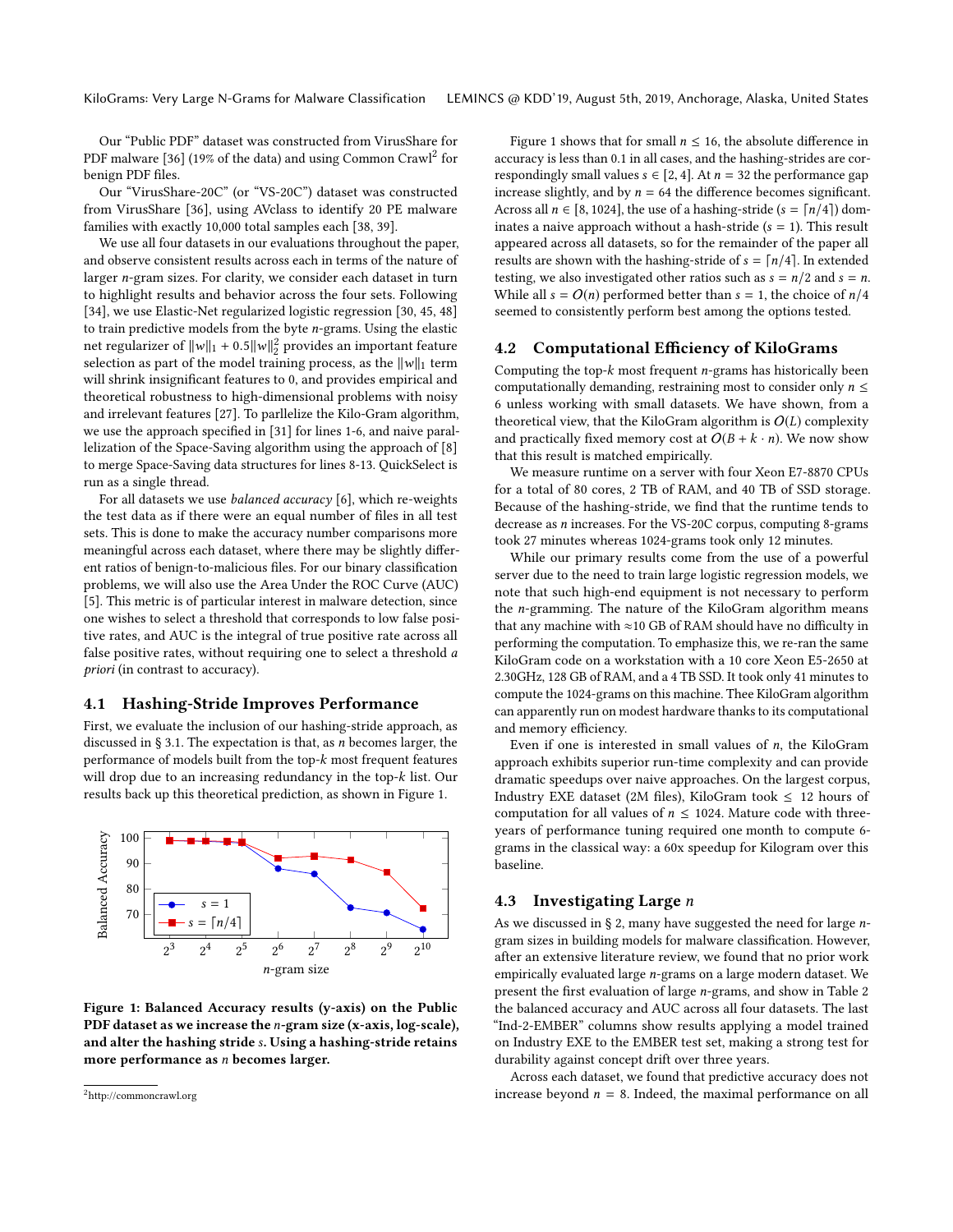LEMINCS @ KDD'19, August 5th, 2019, Anchorage, Alaska, United States **E. Raff et. al.** E. Raff et. al.

Table 2: Results as n increases, using hashing-stride.

|      | <b>Industry EXE</b> |            | <b>EMBER</b> |            | Public PDF |            | $VS-20C$ | Ind-2-EMBER |            |
|------|---------------------|------------|--------------|------------|------------|------------|----------|-------------|------------|
| n    | Acc                 | <b>AUC</b> | Acc          | <b>AUC</b> | Acc        | <b>AUC</b> | Acc      | Acc         | <b>AUC</b> |
| 8    | 98.2                | 99.8       | 99.2         | 99.9       | 98.9       | 99.7       | 95.2     | 97.6        | 99.7       |
| 12   | 97.5                | 99.7       | 98.9         | 99.9       | 98.7       | 99.7       | 93.8     | 97.4        | 99.4       |
| 16   | 96.7                | 99.5       | 98.6         | 99.8       | 98.7       | 99.6       | 92.3     | 95.9        | 98.9       |
| 24   | 96.4                | 99.4       | 97.9         | 99.7       | 98.6       | 99.6       | 88.1     | 95.5        | 98.4       |
| 32   | 96.0                | 99.3       | 97.1         | 99.4       | 98.2       | 99.6       | 85.2     | 93.9        | 97.9       |
| 64   | 94.9                | 99.1       | 96.3         | 99.2       | 92.0       | 99.3       | 87.4     | 92.9        | 96.8       |
| 128  | 94.0                | 98.7       | 93.6         | 97.8       | 92.8       | 99.0       | 79.4     | 88.9        | 94.9       |
| 256  | 92.6                | 98.0       | 90.3         | 95.6       | 91.3       | 98.5       | 76.5     | 86.6        | 91.9       |
| 512  | 92.2                | 96.8       | 78.7         | 84.8       | 86.5       | 96.8       | 71.7     | 71.9        | 69.9       |
| 1024 | 91.9                | 96.1       | 78.6         | 85.2       | 72.3       | 90.9       | 67.1     | 72.6        | 72.6       |
|      |                     |            |              |            |            |            |          |             |            |

metrics occurs at  $n = 8$ . With some variation, we found that the performance in AUC degrades slowly for  $n \leq 32$  across all datasets, but accuracy sometimes degrades faster. For example, the gap on the Public PDF dataset for  $n = 8$  and  $n = 32$  is 0.7 points, but is a more significant 10.0 points for the VS-20C corpus.

More surprising was that 1024-grams had any predictive utility at all, let alone reaching 90%+ accuracy or AUC across many of our datasets. Our intuition was that  $n$ -grams for large  $n$  would be extremely brittle, common accross only a few sample, and therefore ineffective for generalizing to new files. This was not the case, however, and suggests re-use (perhaps in the form of code, header information, resources, or compiler fingerprints) in EXE and PDF document formats that allow these n-grams to generalize. We also see from the "Ind-2-EMBER" experiment that these n-grams can generalize across years of concept drift. At  $n = 8$ , a small loss of 0.6 points occurs. As n gets larger, the performance after three years drops faster, indicating that after  $n \geq 128$ , they lose significant robustness to concept drift.

Given these results, we expect that as the size of  $n$  increases, the features may begin to correspond to ever more specific indicators of benign or malicious intent. For example, use of the Windows API function "GetProcAddress" is a common indicator of maliciousness across many Windows PE malware samples and can be detected with  $n \leq 6$  [34], but this indicator alone is not enough to detect malicious files since there are many benign use cases for this function. As *n* becomes larger, we expect to see features that instead address sub-populations of malware, rather than the population at large.

In Figure 2, we plot the balanced accuracy as a function of the number of non-zero (NNZ) weights in the learned Elastic-Net regularized logistic regression model, where fewer non-zero features corresponds to a larger regularization penalty  $\lambda$ . Here we see that for small  $n$ , there is a smooth and continuous increase in accuracy as more features are selected along the regularization path. As  $n$ increases, the behavior transitions to an initial rise in accuracy, followed by a plateau once a minimum number of features are obtained. The start of this plateau occurs earlier and the initial slope larger as n becomes larger.

This behavior is intuitive, and corresponds with our expectation that the specificity of n-grams will increase with their size. For small values, a large number of n-grams are necessary to cover a wide range of smaller components that reflect the work and actions of larger features. At larger values of  $n$ , the model quickly selects



Figure 2: Balanced Accuracy results (y-axis) on the Industry EXE dataset as the number of non-zero weights (x-axis) learned by the logistic regression model increases.

all "useful" features. We believe this is because it becomes easier to delineate the predictive subset due to feature occurrences clustering around increasingly specific subsets of the population. Once a sub-population is well separated, additional features have little value unless they can "carve off" a different sub-population, and so performance plateaus. A unique benefit of larger n-grams is their increased interpretability, which allows us to provide additional evidence to this interpretation of our results in § 5.

# 5 FEATURE ANALYSIS

The previous sections described how KiloGrams are computed, and how they perform as features in a machine learning algorithm. For malware classification we find large KiloGrams have considerably more value in their application to analyst work-flow and integration into larger systems. In this section we will describe how malware analysts can use larger n-gram features in the course of their investigations, how they can be used in current signature based tools like Yara, and how they can be integrated with domain knowledge features to build a more powerful malware classification system. In going through a number of n-gram features, both experienced and junior analysts determined that it usually took a few minutes to understand what a single feature meant or represented, with some features taking longer.

#### 5.1 Analyzing Individual Features

In a machine learning context, there are many features that could be pulled from binary files for use in classification, such as information from the PE header, printable strings, or (in our case) raw byte sequences. Malware analysts, whose job usually involves dissecting pieces of malware to write detection signatures or understand how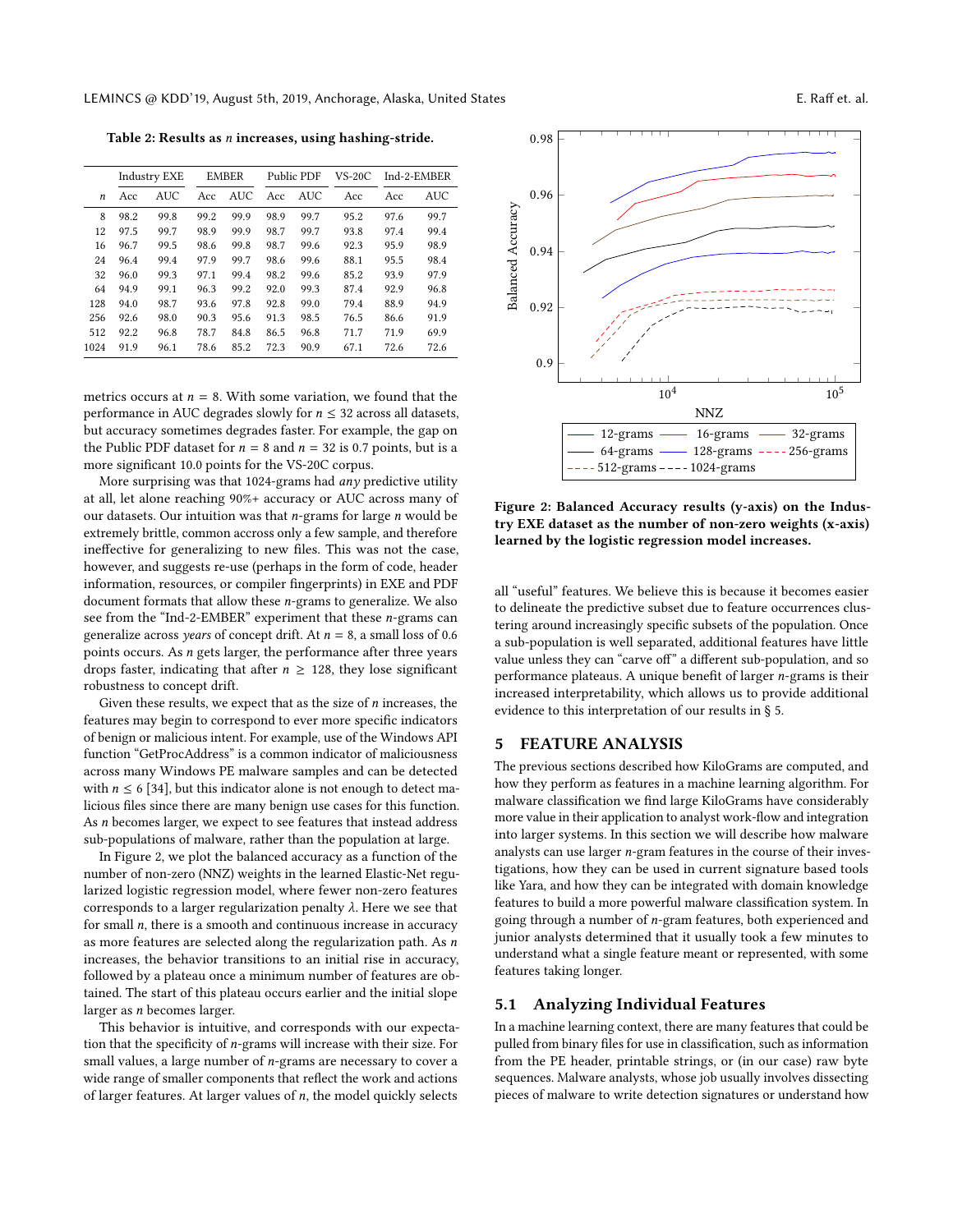they operate, work with many of these feature types in the course of these investigations. From the point of view of these analysts, a machine learning system based on small n-grams is opaque; it takes many of these features to compile enough evidence to apply a benign or malicious label, and since these n-grams may be only a portion of a single x86 instruction as discussed earlier, they are not very helpful in shedding light on why the algorithm chose the label it did. When working with malware analysts in production, the inability to understand what a particular feature means when it is found in a binary has been a source of frustration, and impeded adoption.

The sheer size of KiloGrams changes this dynamic and presents a way to interpret features in what may otherwise be a black box. The presence of a KiloGram provides an immediate indication of where to start looking, and a large enough section of bytes to be meaningful to an analyst. Features that contribute the most to a malicious/benign decision can contain strings, embedded data like images, or code (that may or may not require disassembly or decompilation<sup>3</sup>, depending on file format). This can help analysts reach a conclusion about a binary's nature, which is important since the average time to process a malicious file is 10 hours [25]. The ability to understand what the features mean is also important to build trust so that developed solutions will be adopted and used. Below we will provide some examples of the interpretability of features found by malware analysts at different n-gram sizes.

5.1.1 EMBER Examples with 64-grams. In Figure 3, we see the disassembly of a code snippet discovered by a 64-gram that occurred in 8% of the EMBER dataset. Upon inspection this code assembles the string "VirtualAlloc". This is then later used to obtain the "Get-ProcAddr" function in an obfuscated manner, so that the binary can then load other libraries at runtime. This is a technique to obfuscate the true intentions of the binary from malware analysts, and is considered a strong indicator of maliciousness.

```
push eax #50
call DWORD PTR [ebp-0xcc] #ff9534ffffff
mov DWORD PTR [ebp-0x20], eax #8945e0
mov DWORD PTR [ebp-0xa4], 0x74726956 #c7855cffffff56697274
mov DWORD PTR [ebp-0xa0], 0x416c617f #c78560ffffff75616c41
mov DWORD PTR [ebp-0x9c], 0x636f6c6c #c78564ffffff6c6c6f63
and DWORD PTR [ebp-0x98], 0x #83a568ffffff00
lea eax, [ebp-0xa4] #8d855cffffff
push eax #50
push DWORD PTR [ebp|+0xe] #ff750e
xor bh,bh #30ff
xchg ebp,eax #95
cmp bh,bh #95
.byte 0xff #ff
```
#### Figure 3: Example of a disassembled 64-gram feature found in the EMBER dataset. The hex values of the raw bytes are shown in comments for each line of assembly.

A considerable number of 64-grams contained sub-strings of registry keys. In the EMBER dataset, 10% of malware was found to have HKEY\_LOCAL\_MACHINE\SOFTWARE\Microsoft\Windows\Cur

rentVersion\Policies\Explorer, which may be used to hijack the explorer process. Another 12% contained HKEY\_LOCAL\_MACH INE\Software\Microsoft\Windows\CurrentVersion\Run for securing persistence for the malware.

One 64-gram triggered on the image icon shown in Figure 8 in § A.2 of the Appendix. Several malware samples contained precisely this icon in the resources section, causing it to become a predictive feature. This is another example of a feature with an easily understood nature, thanks to the large scale of 64-grams, which would have been uninformative if broken up into standard  $n \leq 6$  grams.

5.1.2 PDF Example from 512-grams. For an example of a 512 gram, Figure 4 is a fragment from our Public PDF dataset discovered by simply looking through the extracted features. The scripting code was identified as JavaScript, which is often used in PDF files, but more frequently used (and obfuscated, as in this case) in malicious PDF files. The long string in the middle also stood out; 0x41 is the letter 'A' in hexadecimal format, and long strings of this character are often used by exploit writers to assist in crafting the correct string to take advantage of a vulnerability.

```
ey=aba();ek=24;ek++;ef=6192;ef--;if(ey>=wf){ep=4810;if(ep!=null){ev ⌋
     =3742;ev+=0.013}eq=0.03;eq--;ed=we;ea=0.017;if(ea==0.0161){er=
      'tae'}ex=sub(wd,wu);ez=5544;ez++;ej=true;es=wy;eu=8;eu--;eb='' ⌋
      ;en=9;en++;eh='';eo=0.034;eo++;ei=6343;ei++;
     if(ey&1t;f){el=8952;el--;eb=r;mt=6172;mt+=0.0101;mw=1834;mw-=7
     115;eh='4c20600f0517804a3c20600f0f63804aa3eb804a3020824a6e2f80 ⌋
     4a41414141260000000000000000000000000000001239804a6420600f0004 ⌋
     00004141414141414141';me=6;me++}else
     if(exp<lt; h){mm=18;mm++;eb=u;mg=false;mc=[7,35,21,4wp>null){wv=}0.0082;wv++}wf+=2177;wq=0.0032;wq+=3755;wd=zoa('qXM7reN6',15);
     wa=0.006;if(wa!=21){wr=0.014;wr++}wx=zoa('tCTF3OdREync',13);wz ⌋
     =[40, 24, 32, 8, 48, 0, 16, 56];wj=0.008;if(wj<0){ws=null;ws+=12}w
     u=18690;wb=0.007;if(wb!=13){wn=[0,16,8,24];wh=17;wh+=7832}wu-=
     7706;wo=28;if(wo==8){wi=['fen','lag','het']}wl=22;if(wl<437 ⌋
     0)
\rightarrow\hookrightarrow\longleftrightarrow\hookrightarrow\rightarrow\rightarrow\rightarrow\rightarrow\rightarrow,→
 ,→
,→
,→
\hookrightarrow
```
#### Figure 4: A 512-gram found in PDF dataset. This example contains obfuscated JavaScript code to build an exploit string targeting particular versions of PDF reader software.

The next step in analysis is to find and extract the entire piece of embedded code. In this case a web search yielded the exploit code in a public repository. The code was then manually deobfuscated which revealed its functionality. Two different versions of an exploit string are built, depending on the software version (the target is likely to be Adobe Acrobat, the most popular PDF reader, but this was not confirmed). A successful exploit results in a visit to http://phjqxagpgdw.com/nte/goldmn.asp; and a quick search revealed a number of identified malicious domains with this naming scheme.

#### 5.2 Features as Signatures

As the value of  $n$  increases, the resulting features gain increased specificity in the files they target. It also becomes less likely to observe an exact n-byte sequence by chance. This inspired us to explore how well some of these larger n-grams might serve as Yara signatures for malware detection. Yara [3] is an industry standard regular expression tool designed for malware analysis. Yara rules are usually designed to have low false-positive rates, in the sense that

<sup>&</sup>lt;sup>3</sup>Disassembly is the process of converting raw bytes into the low-level assembly language they represent, while decompilation converts assembly instructions into a higher-level language like C.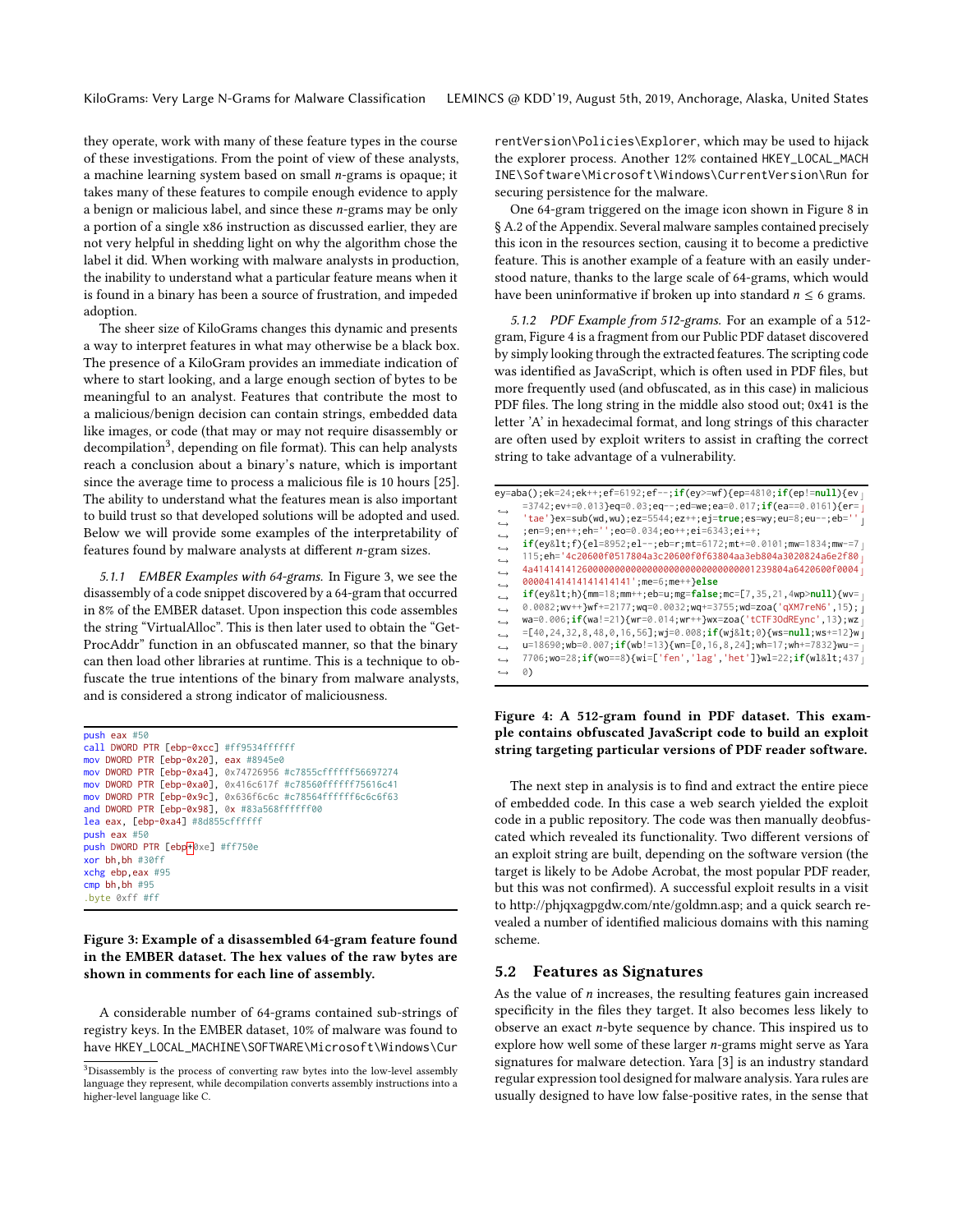

Figure 5: The  $F_1$  score of Yara rules automatically generated from the VirusShare-20C training data, and evaluated on the test data. A different rule set is created for each family.

if a specimen causes a rule to match, the specimen is probably malicious. Using KiloGrams this way may seem counter-intuitive: Our n-grams make powerful features for machine learning algorithms, which many believe will ultimately replace signature-based malware detectors. However, signature-based systems are still widely used, and will likely have a large role to play in layered defensive systems for the foreseeable future.

YarGen[37] is the only currently-maintained tool we know of for automatically generating Yara signatures for Windows PE files. YarGen uses a number of domain knowledge processing steps to create a signature from several files. Where it is feasible, we use YarGen as a comparison to our method.

For our approach, we will use the coefficients learned by logistic regression to select the 4000 n-grams most indicative of the class we are interested in. We then look at the false positive rate of each individual n-gram (on the training data), and discard any with a false-positive rate above 5%. If any two or more  $n$ -grams always co-occur, we randomly select one of the n-grams and discard the others. We then combine the remaining set to form a simple Yara rule, which looks for the exact n-grams, and fires if any of the ngrams occur. Normally a combination of sub-rules is necessary; for example, YarGen usually only fires if 3 or more out of a list of patterns match. However, the statistical improbability of any individual KiloGram makes them independently robust detectors. After creating a rule for many values of  $n$ , we select the rule with the best  $F_1$  score on the training set.

5.2.1 Results on VirusShare-20C Dataset. First we used the malware family dataset described in § 4 to automatically create Yara rules to identify specific families. This is a common and arduous task normally done manually by a malware analyst. We trained one family-vs-the rest for  $n \in [8, 1024]$ , and found that no single value of *n* was best for all families. For 9 out of 20 families,  $n = 1024$  did perform best, which is a trend counter to the use of KiloGrams as purely predictive features in § 4. We compared the results of our new approach to the existing YarGen in Figure 5, where we look at the  $F_1$  score for each family. A Wilcoxon signed rank test [13] shows that our KiloGram based approach is better, with p-value of  $3.1 \times 10^{-5}$ .<br>These re

These results should not be taken to mean that YarGen is inferior to KiloGrams; YarGen is a tool that iterates over various features (strings, byte opcodes, etc) to find the best predictive rules. In a sense, KiloGrams represent a new class of features that tools such as YarGen could incorporate to improve their detection rates. We believe these results show that KiloGrams can be a valuable tool in the creation of signatures for malware detection, and the combination of these large features with machine learning tools can help automate the process of signature creation.

For a final test the Yara rules used for each family were run over the EMBER benign test set, as having low false positives on benign files is a critical feature. Note that no benign datasets were used in the creation of these KiloGrams. The KiloGram based rules had a median false-positive rate of 0.0065%. This is 24× better than YarGen, which had a median false-positive rate of 0.1595%.

5.2.2 Results on Industry EXE Dataset. We repeated the same experiments on our Industry EXE dataset, to create a generic "malware" signature. This is unprecedented in the standard use of Yara, which is meant for identifying files of a specific nature. YarGen failed to run on 2 million files in a timely fashion, so we are unable to compare with any prior works in the goal of creating a generic malware signature. The results when attempting to use different values of  $n$  are shown in Table 3.

#### Table 3: Yara generation results on Industry EXE

| $\mathbf n$    | $#$ of rules | True Neg | False Pos | False Neg | True Pos | Precision | Recall |
|----------------|--------------|----------|-----------|-----------|----------|-----------|--------|
| 32             | 25           | 36.643%  | 63.357%   | 15.742%   | 84.259%  | 57.08%    | 84.26% |
| 64             | 23           | 81.554%  | 18.446%   | 56.791%   | 43.209%  | 70.08%    | 43.21% |
| 128            | 22           | 98.599%  | 1.401%    | 78.44%    | 21.56%   | 93.90%    | 21.56% |
| 256            | 4            | 100%     | $0\%$     | 95.034%   | 4.966%   | 100.00%   | 4.97%  |
| 512            | 31           | 99.987%  | 0.013%    | 78.777%   | 21.223%  | 99.94%    | 21.22% |
| 1024           | 52           | 99.947%  | 0.054%    | 76.68%    | 23.32%   | 99.77%    | 23.32% |
| 2048           | 35           | 99.989%  | 0.012%    | 78.392%   | 21.609%  | 99.95%    | 21.61% |
| 4096           | 84           | 99.992%  | 0.009%    | 89.79%    | 10.21%   | 99.92%    | 10.21% |
| 8192           | 145          | 99.684%  | 0.316%    | 89.61%    | 10.39%   | 97.05%    | 10.39% |
| $[256 - 4096]$ | 206          | 99.938%  | 0.063%    | 74.958%   | 25.042%  | 99.75%    | 25.04% |

We can see that any  $n \in [256, 4096]$  produces signatures with low false positive rates, and surprisingly can catch up to 23% of the malware in the test set. Naively combining all KiloGrams in this range into one larger signature of 256 through 4096-grams boosts the recall up to 1/4 of the test set malware. This produced 125 false positives, which we investigated with VirusTotal[1]. Of these, 10 are now reported as OutBrowse malware; 45 behave very similarly to each other and are almost certainly adware/spyware; 10 are unsigned (a huge red flag) versions of mmc.exe (Microsoft Management Console) in various languages; and another 11 have other malicious indicators (such as 1 or more malicious AV reports or relationships with other malicious files). Only 49 of the 125 reported false positives display no evidence of being malware.

Further, we tested the Industry EXE generated signatures on the EMBER test set, which is 2-3 years newer. This signature was still able to catch 8.7% of the EMBER malware, with a false positive rate of 0.0093% on the EMBER benign set. The ability of these signatures to catch mislabeled data in our test set, and still generalize to data three years later (despite the concept drift common in this domain) increase our confidence in the usefulness of KiloGrams as signatures.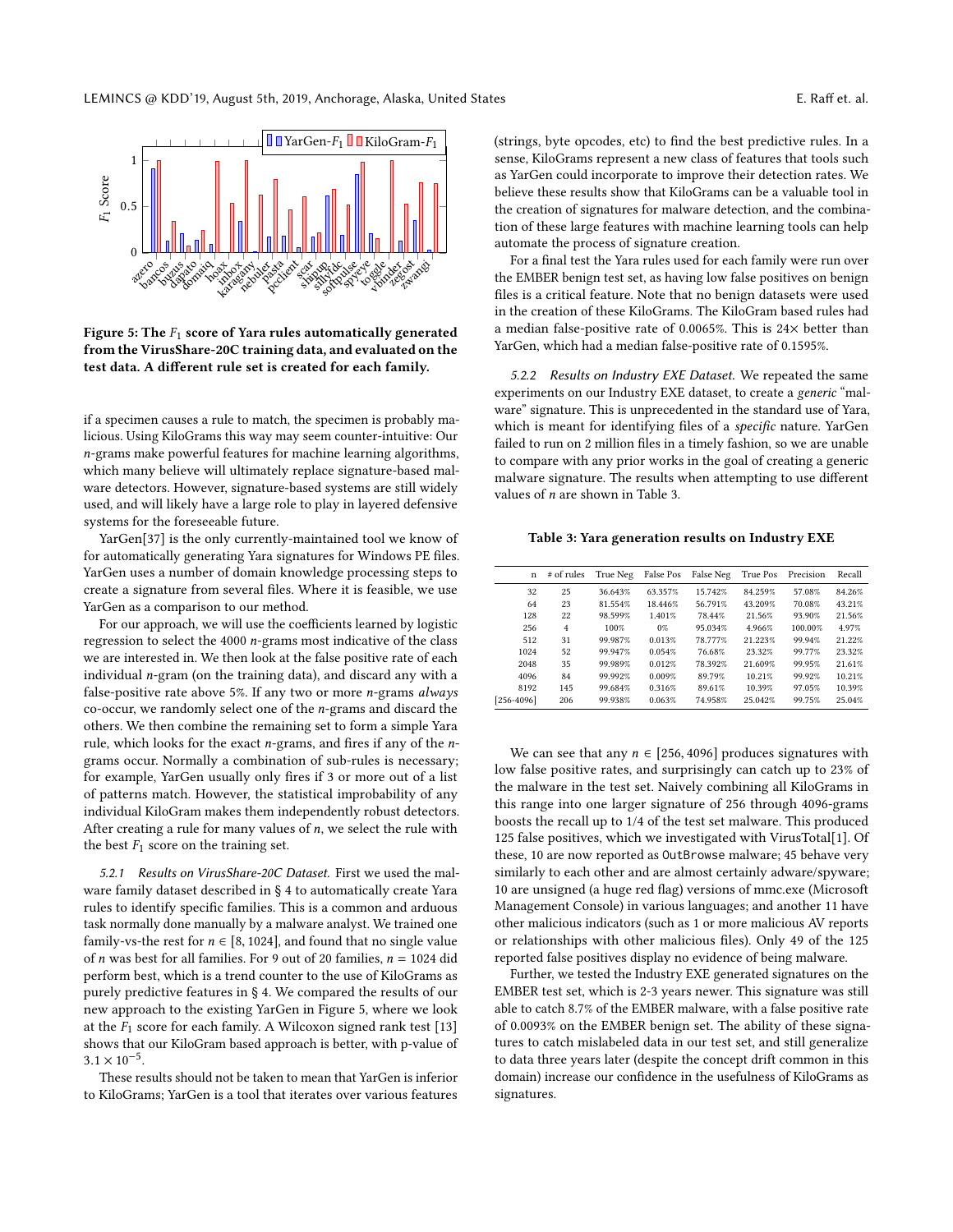## 5.3 KiloGrams & Domain Knowledge

Based on the analysis in  $\S$  5.1 we find large *n*-grams represent interesting and relevant features present in large sub-populations of the malicious or benign binaries. This leads us to ask, can combing large n-gram features with human-engineered features produce a stronger model?



Figure 6: AUC as a function of regularization parameter C using Elastic-Net to force most coefficients to zero. Selecting  $C = 10^{-1}$  gave 17,294 nonzero 128-gram features.

To assess this, the top 100,000 128-grams were extracted from the EMBER training files. Using the Elastic-Net regularization path on the training data (Figure 6), we selected the regularization parameter, C, corresponding to the sparse subset that maximizes AUC. This resulted in  $\hat{C} = 10^{-1}$  and 17,294 nonzero 128-gram features. We measured the lift provided by these 128-gram features by prependmeasured the lift provided by these 128-gram features by prepending the counts to two different domain knowledge feature sets: the 2,351 EMBER features crafted via domain knowledge, as well as a production set of feature extractors designed by malware analysis experts. These were compared to 128-grams alone, EMBER features alone, and to proprietary features alone. We trained a gradientboosted decision tree model using xgboost on each of these feature sets, with 200 boosting rounds, tree depths up to 9 levels, 50% column subsampling per tree, and a  $\eta = 0.29$  learning rate [10]. ROC curves on the validation features are shown in Figure 7.

Adding 128-grams improved AUC in all cases. EMBER features alone achieved an AUC of 0.999597, and improved to 0.999718 when augmented with 128-grams. The proprietary features result in a slightly higher AUC at 0.999822, and further improved to 0.99985 when augmented with 128-grams.

For a production malware detector deployed as an anti-virus, we care about the true positive (TPR) rate at n very low falsepositive rate (FPR). The zoomed inset in Figure 7 shows the TPR at at FPR of 5:10000, which is reasonable for a production system. At that rate, the TPR of EMBER with 128-grams is comparable to the proprietary features alone, and then further outperformed by proprietary features with prepended 128-gram counts. Also of interest is the ROC curve for 128-grams alone, which exhibits a peculiar jump in TPR near  $2 \times 10^{-3}$  FPR. This fits intuition that KiloGrams are essentially "getting the easy ones" via the top  $k$ n-grams spanning large subsets of malicious or benign PE files. Feature combinations involving domain knowledge features cover the remaining samples. Indeed, it required 20 boosting rounds for a model trained on EMBER features to exceed 0.999 AUC on the



Figure 7: KiloGrams augment the EMBER features to create a model that rivals one built using proprietary features.

evaluation set, but only 15 boosting rounds when augmented with KiloGrams.

While the EMBER dataset has been noted as a relatively "easy" dataset [4], the results are a positive indicator of the utility of large n-grams in conjunction with domain knowledge features. Based on these promising results, more extensive work is being prepared to test KiloGram augmented production features on industryrepresentative datasets.

## 6 CONCLUSION

We have introduced the KiloGram algorithm for computing the top $k$  most frequent *n*-grams. It is over 60x faster than prior approaches for small *n*, and allows the new capability to select  $n \ge 1024$  with no increase in runtime. This allows us to explore previously unanswerable questions about large n-grams for malware classification. More careful consideration about the nature of such large n-grams allows us to address several issues in real-life malware analysis work. We can create new features that are interpretable and increase analyst trust, automate the creation of signatures with greater precision and recall than was previously possible, and enhance the detection rate of production anti-virus malware detectors.

Our belief is that the introduced ability to use  $n \geq 16$  grams will lead to interesting new ways of using  $n$ -grams, and may be applicable in natural language processing, network traffic analysis, bioinformatics, and other fields. For malware detection, malware authors trying to evade detection can no longer just obfuscate strings or header fields. They must now consider any potential binary pattern, such as compiler tags or code reuse, increasing the effort for them to operate undetected.

#### REFERENCES

- [1] 2018. VirusTotal-Free online virus, malware and URL scanner. https://www. virustotal.com
- [2] Tony Abou-Assaleh, Nick Cercone, Vlado Keselj, and Ray Sweidan. 2004. Detection of New Malicious Code Using N-grams Signatures. Second annual conference on privacy, security and trust (2004), 193–196. https://doi.org/10.1109/CMPSAC. 2004.1342667
- [3] Victor M. Alvarez. 2013. Yara: The pattern matching swiss knife for malware researchers (and everyone else). https://doi.org/yara/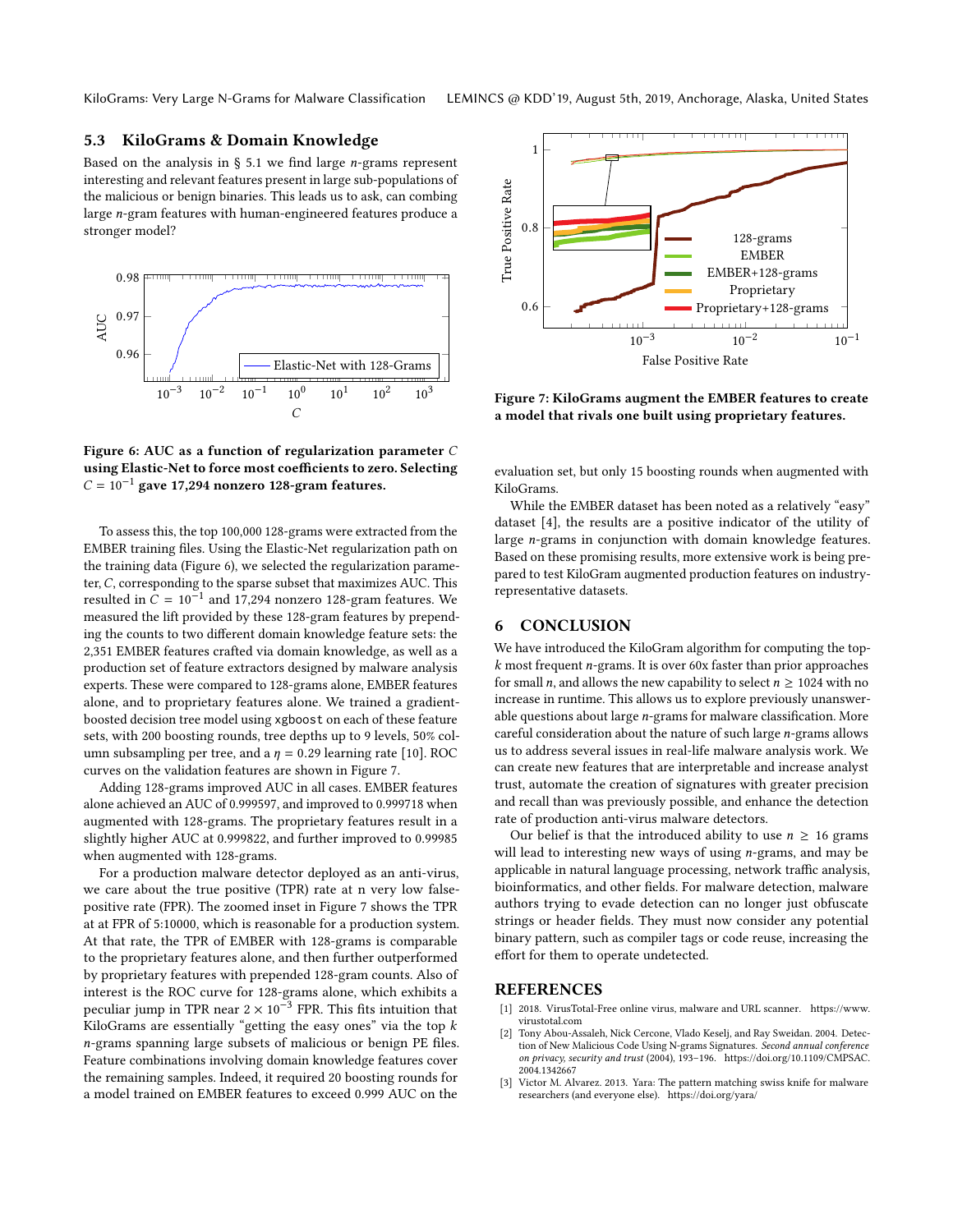#### LEMINCS @ KDD'19, August 5th, 2019, Anchorage, Alaska, United States **E. Raff et. al.** E. Raff et. al.

- [4] Hyrum S. Anderson and Phil Roth. 2018. EMBER: An Open Dataset for Training Static PE Malware Machine Learning Models. ArXiv e-prints (2018). http: //arxiv.org/abs/1804.04637
- [5] Andrew P. Bradley. 1997. The use of the area under the ROC curve in the evaluation of machine learning algorithms. Pattern Recognition 30, 7 (1997), 1145-1159. https://doi.org/10.1016/S0031-3203(96)00142-2
- [6] Kay Henning Brodersen, Cheng Soon Ong, Klaas Enno Stephan, and Joachim M Buhmann. 2010. The Balanced Accuracy and Its Posterior Distribution. In Proceedings of the 2010 20th International Conference on Pattern Recognition (ICPR '10). IEEE Computer Society, Washington, DC, USA, 3121–3124. https: //doi.org/10.1109/ICPR.2010.764
- [7] Christian Buck, Kenneth Heafield, and Bas van Ooyen. 2014. N-Gram Counts and Language Models from the Common Crawl. In Proceedings of 9th International Conference on Language Resources and Evaluation (LREC 2014). 26–31.
- [8] Massimo Cafaro, Marco Pulimeno, Italo Epicoco, and Giovanni Aloisio. 2018. Parallel Space Saving on Multi and Many-Core Processors. Concurrency and Computation: Practice and Experience 30, 7 (4 2018). https://doi.org/10.1002/cpe. 4160
- [9] William B. Cavnar and John M. Trenkle. 1994. N-gram-based text categorization. In Proceedings of SDAIR-94, 3rd Annual Symposium on Document Analysis and Information Retrieval. 161–175.
- [10] Tianqi Chen and Carlos Guestrin. 2016. XGBoost: Reliable Large-scale Tree Boosting System. In Proceedings of the 22nd ACM SIGKDD International Conference on Knowledge Discovery and Data Mining.
- [11] Aaron Clauset, Cosma Rohilla Shalizi, and M E J Newman. 2009. Power-Law Distributions in Empirical Data. SIAM Rev. 51, 4 (2009), 661–703. https://doi.org/ 10.1137/070710111
- [12] Jonathan D Cohen. 1997. Recursive Hashing Functions for N-grams. ACM Trans. Inf. Syst. 15, 3 (7 1997), 291–320. https://doi.org/10.1145/256163.256168
- [13] Janez Demšar. 2006. Statistical Comparisons of Classifiers over Multiple Data Sets. Journal of Machine Learning Research 7 (12 2006), 1–30. http://dl.acm.org/ citation.cfm?id=1248547.1248548
- [14] Leslie Ann Goldberg, Paul W Goldberg, Cynthia A Phillips, and Gregory B Sorkin. 1998. Constructing Computer Virus Phylogenies. Journal of Algorithms 26, 1 (1 1998), 188–208. https://doi.org/10.1006/JAGM.1997.0897
- [15] A H Ibrahim, M B Abdelhalim, H Hussein, and A Fahmy. 2010. Analysis of x86 instruction set usage for Windows 7 applications. In Computer Technology and Development (ICCTD), 2010 2nd International Conference on. 511–516. https: //doi.org/10.1109/ICCTD.2010.5645851
- [16] Jiyong Jang, David Brumley, and Shobha Venkataraman. 2011. BitShred: Feature Hashing Malware for Scalable Triage and Semantic Analysis. In Proceedings of the 18th ACM conference on Computer and communications security - CCS. ACM Press, New York, New York, USA, 309–320. https://doi.org/10.1145/2046707.2046742
- [17] Roberto Jordaney, Kumar Sharad, Santanu K Dash, Zhi Wang, Davide Papini, Ilia Nouretdinov, and Lorenzo Cavallaro. 2017. Transcend: Detecting Concept Drift in Malware Classification Models. In 26th USENIX Security Symposium (USENIX Security 17). {USENIX} Association, Vancouver, BC, 625–642. https://www.usenix. org/conference/usenixsecurity17/technical-sessions/presentation/jordaney
- [18] Md. Enamul. Karim, Andrew Walenstein, Arun Lakhotia, and Laxmi Parida. 2005. Malware phylogeny generation using permutations of code. Journal in Computer Virology 1, 1 (2005), 13–23. https://doi.org/10.1007/s11416-005-0002-9
- [19] Jeffrey O Kephart, Gregory B Sorkin, William C Arnold, David M Chess, Gerald J Tesauro, and Steve R White. 1995. Biologically Inspired Defenses Against Computer Viruses. In Proceedings of the 14th International Joint Conference on Artificial Intelligence - Volume 1 (IJCAI'95). Morgan Kaufmann Publishers Inc., San Francisco, CA, USA, 985–996. http://dl.acm.org/citation.cfm?id=1625855.1625983
- [20] J Zico Kolter and Marcus A Maloof. 2006. Learning to Detect and Classify Malicious Executables in the Wild. Journal of Machine Learning Research 7 (12 2006), 2721–2744. http://dl.acm.org/citation.cfm?id=1248547.1248646
- [21] Bo Li, Kevin Roundy, Chris Gates, and Yevgeniy Vorobeychik. 2017. Large-Scale Identification of Malicious Singleton Files. In 7TH ACM Conference on Data and Application Security and Privacy.
- [22] Mohammad M. Masud, Latifur Khan, and Bhavani Thuraisingham. 2008. A scalable multi-level feature extraction technique to detect malicious executables. Information Systems Frontiers 10, 1 (3 2008), 33–45. https://doi.org/10.1007/ s10796-007-9054-3
- [23] Ahmed Metwally, Divyakant Agrawal, and Amr El Abbadi. 2005. Efficient Computation of Frequent and Top-k Elements in Data Streams. In Proceedings of the 10th International Conference on Database Theory (ICDT'05). Springer-Verlag, Berlin, Heidelberg, 398–412. https://doi.org/10.1007/978-3-540-30570-5{\_}27
- [24] Ethan Millar, Dan Shen, Junli Liu, and Charles Nicholas. 2006. Performance and Scalability of a Large-Scale N-gram Based Information Retrieval System. Journal of Digital Information 1, 5 (2006). https://journals.tdl.org/jodi/index.php/jodi/ article/view/22
- [25] Abedelaziz Mohaisen and Omar Alrawi. 2013. Unveiling Zeus: Automated Classification of Malware Samples. In Proceedings of the 22Nd International Conference on World Wide Web (WWW '13 Companion). ACM, New York, NY, USA, 829–832. https://doi.org/10.1145/2487788.2488056
- [26] Makoto Nagao and Shinsuke Mori. 1994. A new method of N-gram statistics for large number of n and automatic extraction of words and phrases from large text data of Japanese. Proceedings of the 15th conference on Computational linguistics 1 (1994), 611–615. https://doi.org/10.3115/991886.991994
- [27] Andrew Y. Ng. 2004. Feature selection, L1 vs. L2 regularization, and rotational invariance. Twenty-first international conference on Machine learning - ICML '04 (2004), 78. https://doi.org/10.1145/1015330.1015435
- [28] Adam Pauls and Dan Klein. 2011. Faster and Smaller N-gram Language Models. In Proceedings of the 49th Annual Meeting of the Association for Computational Linguistics: Human Language Technologies - Volume 1 (HLT '11). Association for Computational Linguistics, Stroudsburg, PA, USA, 258–267. http://dl.acm.org/ citation.cfm?id=2002472.2002506
- [29] Steven T Piantadosi. 2014. Zipf's word frequency law in natural language: a critical review and future directions. Psychonomic bulletin & review 21, 5 (10 2014), 1112–30. https://doi.org/10.3758/s13423-014-0585-6
- [30] Edward Raff. 2017. JSAT: Java Statistical Analysis Tool, a Library for Machine Learning. Journal of Machine Learning Research 18, 23 (2017), 1–5. http://jmlr. org/papers/v18/16-131.html
- [31] Edward Raff and Mark McLean. 2018. Hash-Grams On Many-Cores and Skewed Distributions. In 2018 IEEE International Conference on Big Data (Big Data). IEEE, 158–165. https://doi.org/10.1109/BigData.2018.8622043
- [32] Edward Raff and Charles Nicholas. 2017. Malware Classification and Class Imbalance via Stochastic Hashed LZJD. In Proceedings of the 10th ACM Workshop on Artificial Intelligence and Security (AISec '17). ACM, New York, NY, USA, 111– 120. https://doi.org/10.1145/3128572.3140446
- [33] Edward Raff and Charles Nicholas. 2018. Hash-Grams: Faster N-Gram Features for Classification and Malware Detection. In Proceedings of the ACM Symposium on Document Engineering 2018. ACM, Halifax, NS, Canada. https://doi.org/10. 1145/3209280.3229085
- [34] Edward Raff, Richard Zak, Russell Cox, Jared Sylvester, Paul Yacci, Rebecca Ward, Anna Tracy, Mark McLean, and Charles Nicholas. 2016. An investigation of byte n-gram features for malware classification. Journal of Computer Virology and Hacking Techniques (9 2016). https://doi.org/10.1007/s11416-016-0283-1
- [35] D Krishna Sandeep Reddy and Arun K Pujari. 2006. N-gram analysis for computer virus detection. Journal in Computer Virology 2, 3 (11 2006), 231–239. https: //doi.org/10.1007/s11416-006-0027-8
- [36] J-Michael Roberts. 2011. Virus Share. https://virusshare.com/
- [37] Florian Roth. 2013. yarGen. https://github.com/Neo23x0/yarGen
- [38] Marcos Sebastián, Richard Rivera, Platon Kotzias, and Juan Caballero. 2016. AVclass: A Tool for Massive Malware Labeling. In Research in Attacks, Intrusions, and Defenses: 19th International Symposium, RAID 2016, Fabian Monrose, Marc Dacier, Gregory Blanc, and Joaquin Garcia-Alfaro (Eds.). Springer International Publishing, Paris, France, 230–253. https://doi.org/10.1007/978-3-319-45719-2{\_}11
- [39] John Seymour and Charles Nicholas. 2016. Labeling the VirusShare Corpus: Lessons Learned. In BSidesLV. Las Vegas, NV.
- [40] Asaf Shabtai, Robert Moskovitch, Clint Feher, Shlomi Dolev, and Yuval Elovici. 2012. Detecting unknown malicious code by applying classification techniques on OpCode patterns. Security Informatics 1, 1 (2012), 1–22. https://doi.org/10. 1186/2190-8532-1-1
- [41] Eugene C. Spafford. 2014. Is Anti-virus Really Dead? Computers & Security 44 (2014), iv. https://doi.org/10.1016/S0167-4048(14)00082-0
- [42] Gil Tahan, Lior Rokach, and Yuval Shahar. 2012. Mal-ID: Automatic Malware Detection Using Common Segment Analysis and Meta-features. Journal of Machine Learning Research 13 (4 2012), 949–979. http://dl.acm.org/citation.cfm? id=2188385.2343677
- [43] Andrew Walenstein, Michael Venable, Matthew Hayes, Christopher Thompson, and Arun Lakhotia. 2007. Exploiting similarity between variants to defeat malware. In Proc. BlackHat DC Conf.
- [44] Kilian Weinberger, Anirban Dasgupta, John Langford, Alex Smola, and Josh Attenberg. 2009. Feature hashing for large scale multitask learning. In Proceedings of the 26th Annual International Conference on Machine Learning - ICML '09. ACM Press, New York, New York, USA, 1113–1120. https://doi.org/10.1145/1553374. 1553516
- [45] Guo-xun Yuan, Chia-Hua Ho, and Chih-jen Lin. 2012. An improved GLMNET for L1-regularized logistic regression. Journal of Machine Learning Research 13 (2012), 1999–2030. https://doi.org/10.1145/2020408.2020421
- [46] Richard Zak, Edward Raff, and Charles Nicholas. 2017. What can N-grams learn for malware detection?. In 2017 12th International Conference on Malicious and Unwanted Software (MALWARE). IEEE, 109–118. https://doi.org/10.1109/ MALWARE.2017.8323963
- [47] George Kingsley Zipf. 1949. Human behavior and the principle of least effort. Addison-Wesley Press, Oxford, England. xi, 573–xi, 573 pages.
- [48] Hui Zou and Trevor Hastie. 2005. Regularization and variable selection via the elastic net. Journal of the Royal Statistical Society, Series B 67, 2 (4 2005), 301–320. https://doi.org/10.1111/j.1467-9868.2005.00503.x